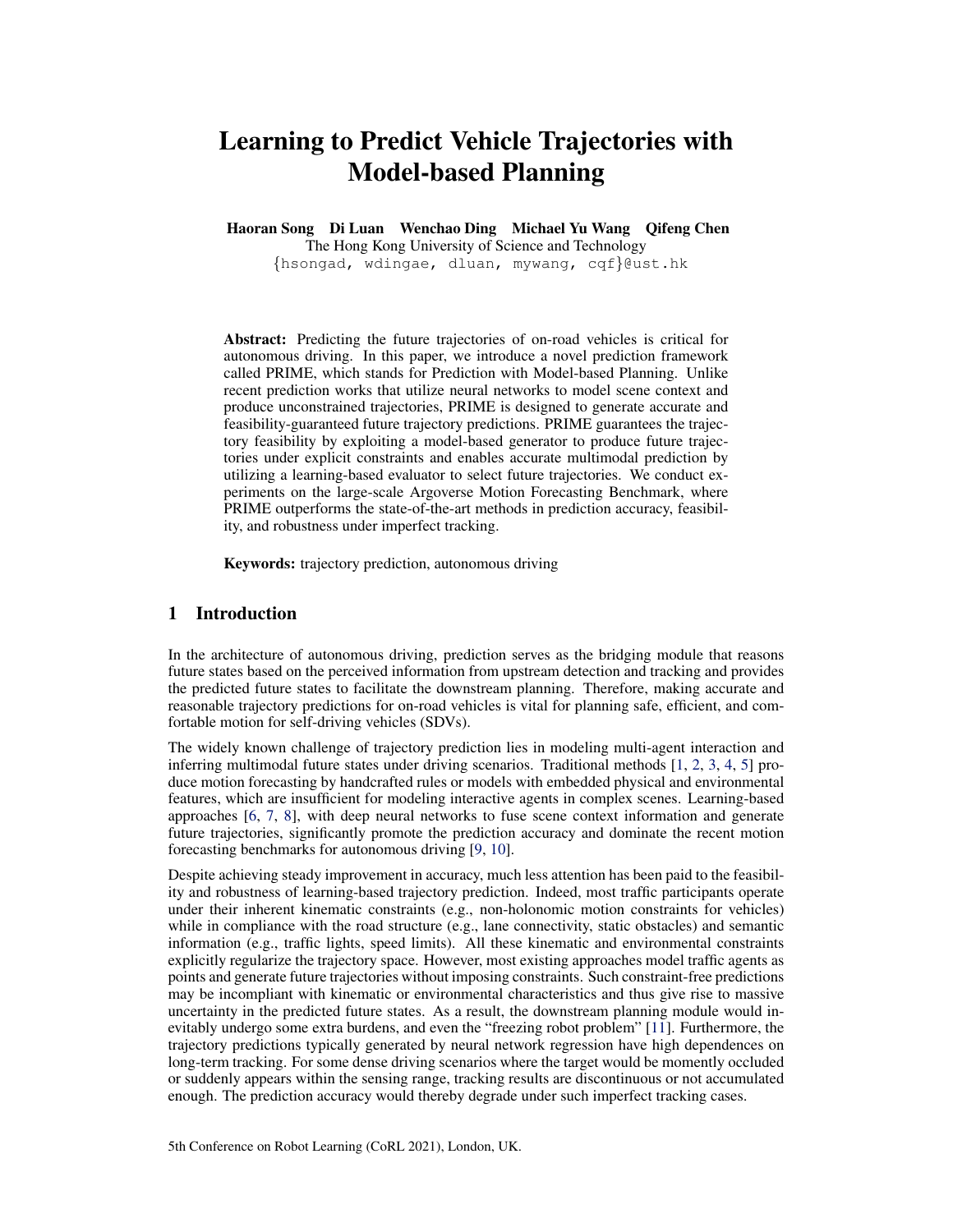

Figure 1: Illustration of the PRIME framework. The model-based generator (left) samples feasible future trajectories  $\mathcal T$  for the target agent by taking its real-time state  $\mathbf{s}_{tar}^0$  and HD map  $\mathcal M$ , while imposing explicit constraints  $C$  to guarantee trajectory feasibility. The learning-based evaluator (right) receives the feasible trajectory set  $\mathcal T$  and all observed tracks  $\mathcal S$  to model the implicit interactions in scene context and then selects a final set of trajectories  $\mathcal{T}_{tar} \subset \mathcal{T}$  as the prediction result.

Toward overcoming these challenges, we propose PRIME, a novel architecture for vehicle trajectory prediction, as illustrated in Fig. 1. The core idea is to exploit a model-based motion planner as the prediction generator to produce feasibility-guaranteed future trajectories under explicit physical constraints, together with a deep neural network as the prediction evaluator to enable accurate multimodal prediction by learning complex implicit interactions. To the best of our knowledge, PRIME is the first to incorporate an interpretable motion planner in prediction learning and also the only method that ensures kinematic and environmental feasibility in data-driven trajectory prediction. We conduct experiments on the large-scale Argoverse motion forecasting benchmark and achieves better prediction accuracy over the state-of-the-art. Furthermore, PRIME shows significant superiority in trajectory feasibility guarantee and prediction robustness under imperfect tracking. These attributes would facilitate more flexible and safe motion planning for SDVs.

# 2 Related Work

**Prediction and Planning** are closely intertwined in autonomous driving [12, 13, 14, 15]. Planning is to generate constraint-compliant trajectory candidates and, after considering safety, comfort, path progress, etc., select the best trajectory for execution by the SDV (ego agent). Prediction facilitates the trajectory selection in planning by inferring future trajectories of the surrounding vehicles (target agents). Their different focuses make the corresponding mainstream solutions diverge. Model-based approaches [16, 17, 18, 19] are preferred in planning due to their interpretability and reliability in computing safe trajectories under explicit constraints. Learning-based methods [6, 7, 20, 21], in contrast, prevail in prediction by utilizing its advantage in modeling implicit interactions.

Some learning-based prediction works incorporate the goal-directed idea from planning to infer the possible goals and then produce goal-conditioned trajectories [22, 23, 24, 25]. Moreover, the novel planning-prediction-coupled frameworks are introduced to make predictions conditioned on ego intentions [26] or motion plans [27, 28]. Although much emphasis on improving the point-level prediction accuracy, the data-driven frameworks cannot ensure the given constraints are indeed imposed on trajectory generation. Despite DKM [29] embeds the two-axle vehicle kinematics [30] in the output layer to ensure kinematic feasibility, yet still no guarantee on environmental compliance. Inspired by the popular sampling-based paradigm in vehicle motion planning [13, 17], we employ a model-based planner for providing feasibility-guaranteed trajectory sets, and thereby the learningbased part is reduced to evaluate future trajectories. With making the most of model-based planning and learning-based prediction, PRIME handles complex agent-map interactions while fulfilling environmental and kinematic constraints.

**Modeling agent-map interactions** is fundamental for capturing information from scene map and dynamic agents. The rasterized representation [20, 31, 32] is proposed for learning-based methods, which renders traffic entities into images by different colors or intensities and then encodes rasters with Convolutional Neural Networks. As an alternative, the vectorized representation [33, 34, 25] vectorizes scene context as nodes to construct a graph, which exploits High Definition (HD) maps more explicitly and improves prediction accuracy. By contrast, we address the agent-map modeling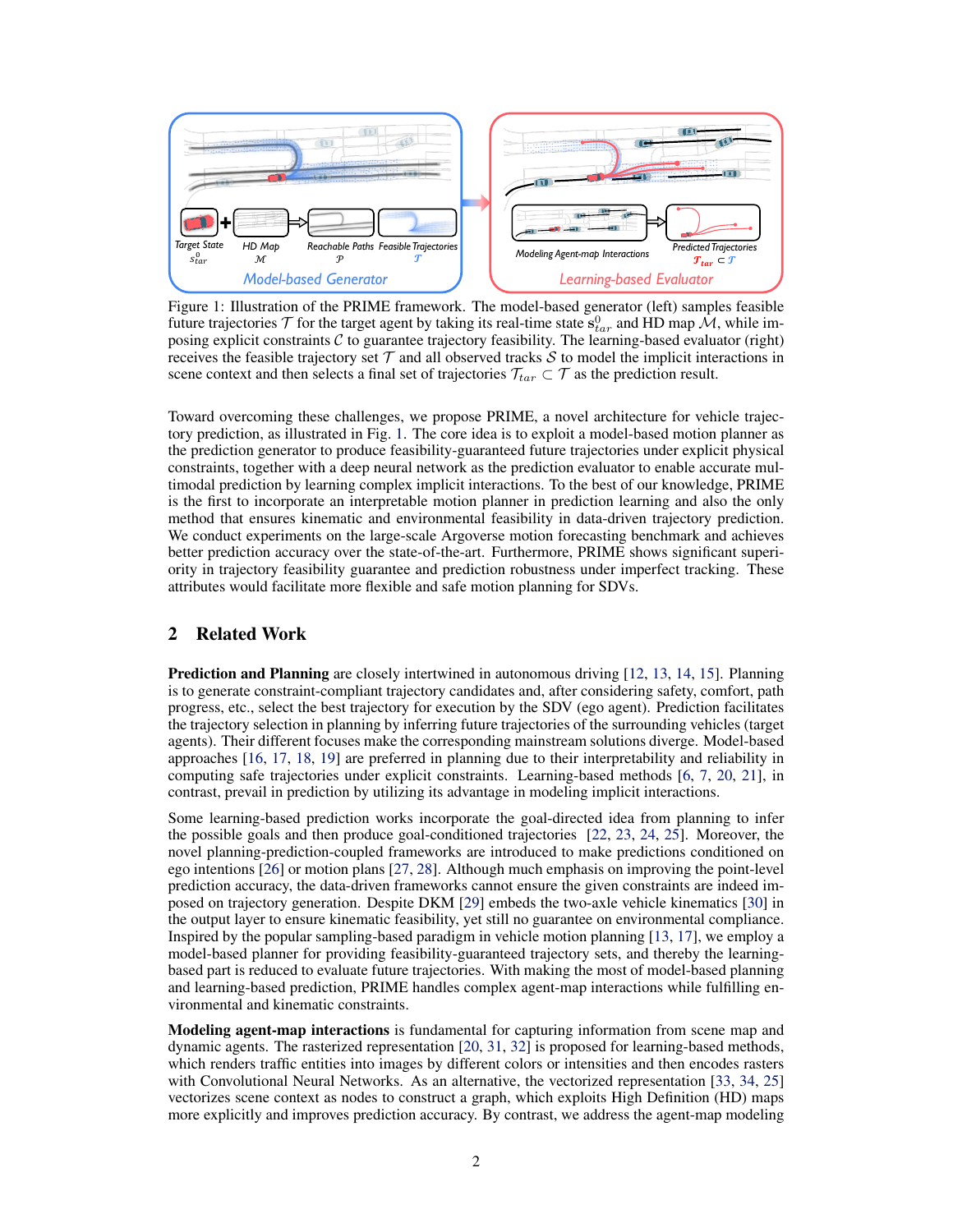with a hierarchical structure that incorporates the lane-association ideas from [3] while extends to learn global scene context. To be specific, our prediction generator acts locally in a planning manner to generate path-conditioned trajectory sets, and the prediction evaluator learns a global understanding of the scene context by aggregating all trajectory and map features.

Generating multimodal trajectories is essential for handling the intrinsic multimodal prediction distributions. Stochastic models are mostly built upon conditional variational autoencoder [7, 35, 36, 37, 38] and generative adversarial network [39, 40, 41, 42], while sampling with uncontrollable latent variables at inference may impede their deployment on safety-critical driving systems. Deterministic models are mainly based on multi-mode trajectory regression [43, 44, 20, 34]. To alleviate mode collapse in prediction learning, recent works decompose the task into classification over anchor trajectories [45] or goal-conditioned trajectories [25], followed by trajectory offset regression. However, no feasibility could be ensured for the regressed results. CoverNet [32] formulates multimodal prediction by directly classifying on a pre-constructed trajectory set, but still, its predictions may violate the agent kinematics or scene constraints. For our framework, leveraging model-based planning as the prediction generator brings superiorities in 1) maintaining multimodal distributions by generating trajectories on diverse reachable paths, 2) ensuring trajectory feasibility by imposing real-time constraints, 3) mitigating the high reliance on long-term tracking, and 4) producing trajectories with continuous information rather than just discrete locations.

# 3 Overview

**Problem formulation.** Assume the self-driving vehicle is equipped with detection and tracking modules to provide observed states S of on-road agents A and has access to HD map M. Let  $s_i^{\bar{t}}$ induction to provide observed states of or on-road agents A and has access to TD map  $\mathcal{W}$ . Let  $s_i$  denote the state of agent  $a_i \in \mathcal{A}$  at frame t, including position, heading, velocity, turning rate and actor type, and  $s_i = \left\{ s_i^{-T_P+1}, s_i^{-T_P+2}, ..., s_i^0 \right\}$  denotes the state sequence in the observed period  $T_P$ . Given any agent as the prediction target, we denote it by  $a_{tar}$  and its surrounding agents by  $A_{nbrs} = \{a_1, a_2, ..., a_m\}$  for differentiation, with their state sequence correspondingly given as  $s_{tar}$  and  $S_{nbrs} = \{s_1, s_2, ..., s_m\}$ . Accordingly,  $S = \{s_{tar}\} \cup S_{nbrs}$  and  $A = \{a_{tar}\} \cup A_{nbrs}$ . Our objective is to predict multimodal future trajectories  $\mathcal{T}_{tar} = \{\mathcal{T}_k | k = 1, 2, ..., K\}$  together with corresponding trajectory probability  $\{p_k\}$ , where  $\mathcal{T}_k$  denotes a predicted trajectory for target agent  $a_{tar}$  with continuous state information up to the prediction horizon  $T_F$ , K is the number of predicted trajectories. Additionally, it is required to ensure each prediction  $\mathcal{T}_k \in \mathcal{T}_{tar}$  is feasible with existing constraints C, which includes environmental constraints  $\mathcal{C}_M$  and the kinematic constraints  $\mathcal{C}_{tar}$ .

Our framework. The two-stage architecture of PRIME consists of model-based generator  $G$  and learning-based evaluator E. Concretely, the generator  $G : (s_{tar}^0, M, C) \mapsto (P, T)$  is tasked to produce the trajectory space for the target, which is approximated by a finite set of feasible trajectories  $\mathcal T$ . This part starts with searching a set of reachable paths  $\mathcal{P} = \{P_i | j = 1, 2, ..., l\}$  from HD map M, which provides reference path for trajectory generation. Then a classical sampling-based planner is utilized to generate trajectory samples under constraints in  $C$ , and thus provide the feasible future trajectory set  $\mathcal{T} = \bigcup_{j=1}^{l} \{\mathcal{T}_{j,k}|k = 1, 2, ..., n_j\}$  for the target.  $\mathcal{T}_{j,k}$  denotes the k-th feasible trajectory generated from path  $\mathcal{P}_j$ , and the total number of trajectories is  $n = \sum_{j=1}^{l} n_j$ . The model-based part is specialized in generating trajectories with feasibility guaranteed but ignores multi-agent interactions. The evaluator  $E : (\mathcal{P}, \mathcal{T}, \mathcal{S}) \mapsto (\mathcal{T}_{tar}, \{p_k\})$  takes charge of learning implicit interactions, which features with a dual representation for spatial information and with the attention mechanism to process the varying sizes of  $l$  reachable paths,  $m$  surrounding agents, and  $n$  feasible trajectories. Notably, the evaluator E is reduced to score trajectories and select prediction results  $\mathcal{T}_{tar} \subset \mathcal{T}$ , rather than regressing position or displacement as most learning-based frameworks do.

## 4 Model-based Generator

#### 4.1 Path Search

Unlike motion planning, where the reference path for the controllable ego agent is given, the future paths of uncontrollable targets in prediction are unknown. Therefore, we conduct the path search in advance of trajectory generation such that any prediction target could be associated with a set of potential paths  $\mathcal{P}^+$ . Our path search algorithm  $\tilde{G}_{path} : (\mathcal{M}, s_{tar}^0) \to \mathcal{P}^+$  is implemented by Depth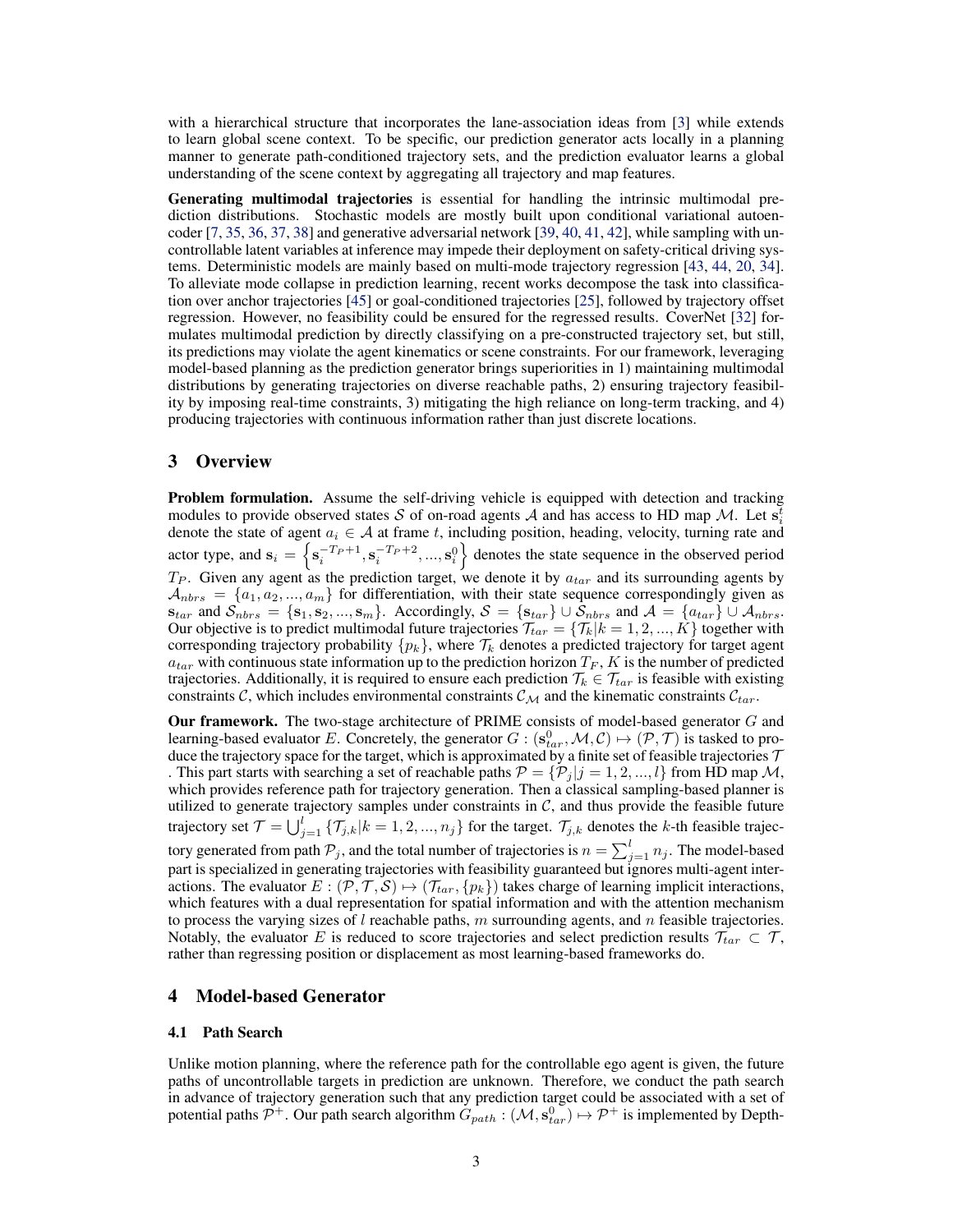First-Search on HD map  $M$ , with more details described in the supplementary material. Yielding a potential path  $P_j \in \mathcal{P}^+$  with the centerline coordinates of each lane segment sequence, we expect all the paths of  $\mathcal{P}^+$  to provide sufficient coverage for the future trajectory space of  $a_{tar}$ . As no dynamic constraint is imposed in this phase, for target with current state  $\mathbf{s}_{tar}^0$ , some paths in  $\mathcal{P}^+$ may not be reachable at frame  $t = T_F$ . For instance, a high-speed vehicle cannot change to the opposite lane with a U-turn in few seconds. Such unreachable paths could be recognized in the following trajectory generation phase as no trajectories samples towards them are feasible. Finally, a set of reachable paths  $P \subseteq P^+$  would be reserved.

#### 4.2 Trajectory Generation

Given the potential paths in  $\mathcal{P}^+$  as dynamic references, we choose to generate future trajectories in a planning manner. For SDV, motion planning typically aims at finding an optimal trajectory to connect the current state and a goal state, essentially different from prediction that infers probable trajectories for vehicles with unknown intentions. Despite this, the modelbased generator in planning, which computes a large number of trajectory samples for the follow-up selection, could also be exploited in prediction.



*trajectory* 

We adopt the trajectory generation phase of Frenét planner [17] in our trajectory generator  $G_{traj}$  :  $(\mathcal{P}^+, \mathbf{s}_{tar}^0, \mathcal{C}) \mapsto$  $\mathcal T$ . Given a reference path in  $\mathcal P^+$ , a dynamic curvilinear frame is given by the tangential vector  $\vec{t}_r$  and normal vector  $\vec{n}_r$  at a

Figure 2: Trajectory generation in a Frenét Frame

certain point r on the path centerline. The Cartesian coordinate  $\vec{x} = (x, y)$  could be converted to the Frenet coordinate  $(s, d)$ , with the relation

$$
\vec{x}(s(t), d(t)) = \vec{r}(s(t)) + d(t)\vec{n}_r(s(t)),
$$
\n(1)

*path* 

in which  $\vec{r}$  represents a vector pointing from the path root, s and d denote the covered arc length and the perpendicular offset, as illustrated in Fig. 2. The trajectory generation phase first projects the current state  $s_{tar}^0$  onto the Frenet frame and obtains the state tuple  $[s_0, \dot{s}_0, \ddot{s}_0, d_0, \ddot{d}_0, \ddot{d}_0]$ . The longitudinal movement  $s(t)$  and lateral movement  $d(t)$  within the prediction horizon  $T_F$  are then generated independently by connecting the fixed start state with different end states using parametric curves to cover different driving maneuvers. Compared with planning, prediction receives less accurate state estimation for targets and does not need fine-grained trajectories. In our trajectory generator, therefore, some high-order state variables are simplified to zero. For longitudinal movement, we sample the target velocity  $\dot{s}(T_F) \leftarrow \dot{s}_i$  in the range of  $[\max(0, \dot{s}_0 - \delta^T T_F), \min(\hat{s}, \dot{s}_0 + \delta^T T_F)]$ while leaving  $s(T_F)$  unconstrained. The constants  $\delta^-$ ,  $\delta^+$  and  $\hat{s}$  are given by considering the actor type of  $a_{tar}$  and speed limit in M, to control the longitudinal velocity  $\dot{s}_i$  in a reasonable range. Each longitudinal trajectory  $s_i(t)$  is calculated using a quartic polynomial

$$
s.t. \quad [s(0), \dot{s}(0), \ddot{s}(0), \dot{s}(T_F), \ddot{s}(T_F)] = [s_0, \dot{s}_0, 0, \dot{s}_i, 0].
$$

For lateral movement, we sample the target offset  $d(T_F) \leftarrow d_i$  in the range of  $[-d_{lane}/2, d_{lane}/2]$ , where  $d_{lane}$  denotes lane width. Each lateral trajectory  $d_i(t)$  is calculated using a quintic polynomial

s.t. 
$$
[d(0), \dot{d}(0), \ddot{d}(0), d(T_F), \dot{d}(T_F), \ddot{d}(T_F)] = [d_0, \dot{d}_0, 0, d_j, 0, 0].
$$

With the resulted longitudinal and lateral trajectory set  $\mathcal{T}_{lon}$  and  $\mathcal{T}_{lat}$ , a full trajectory  $\vec{x}(s(t), d(t))$ is formed by every combinations in  $\mathcal{T}_{lon} \times \mathcal{T}_{lat}$ . Next, the trajectories incompliant with given constraints C would be filtered out. We first project the Frenet coordinates  $(s, d)$  back to global coordinates  $(x, y)$  to check if the trajectory collides with static obstacles given in  $\mathcal{C}_M$ . For collision-free trajectories, their high-order state variables are then converted by the Frenet-Cartesian-transfomation ´

$$
[s, \dot{s}, \ddot{s}, d, \dot{d}, \ddot{d}] \longmapsto [\vec{x}, v, \kappa, \alpha] \tag{2}
$$

to check if any velocity v, acceleration  $\alpha$  or curvature  $\kappa$  exceeds the kinematic constraints given in  $C_{tar}$ . Finally, each reference path  $\mathcal{P}_j \in \mathcal{P}$  would generate a set of  $n_j$  feasibility-guaranteed future trajectories  $\{\mathcal{T}_{i,k}|k = 1, 2, ..., n_j\}$ , and all the trajectories together form an overall trajectory space  $\mathcal T$ . Although the constraints are set conservatively with leaving some margin for the learning-based evaluator, our model-based generator effectively narrows down the trajectory space  $\tau$  by imposing constraints. This unique advantage would set our framework with higher accuracy and robustness.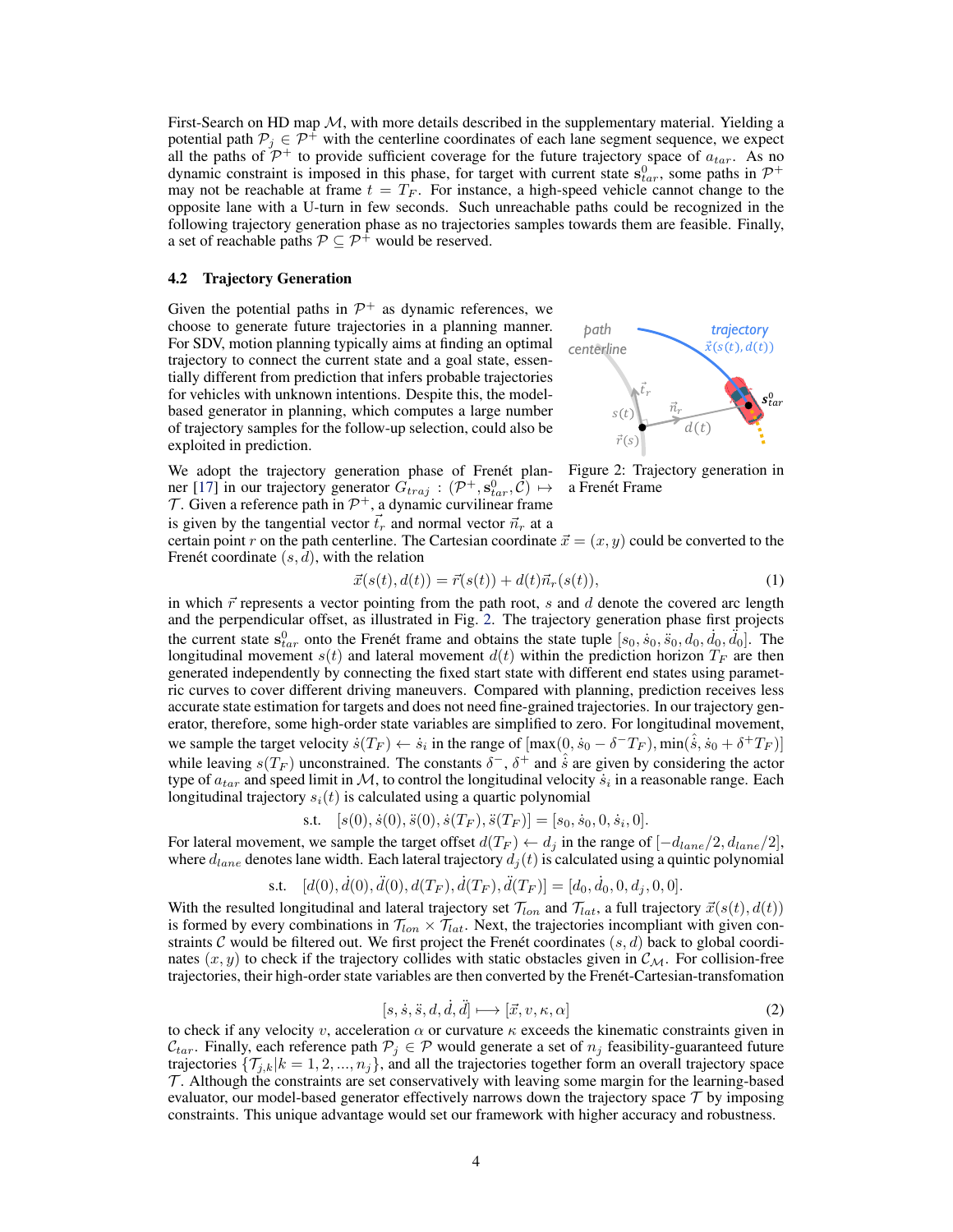

Figure 3: PRIME framework overview. The model-based generator searches reachable paths  $P$ through the map and produces feasible future trajectories  $T$ . The learning-based evaluator encodes the traffic entities in  $(\mathcal{P}, \mathcal{T}, \mathcal{S})$  and learns implicit interactions in the subsequent attention modules. Afterwards, each future trajectory  $\mathcal{T}_{j,k}$  could query its track tensor  $\mathbf{X}_j(\mathbf{s}_{tar})$  from P2T, interaction tensor  $Y_j(s_{tar})$  from A2A and future tensor  $Z(\mathcal{T}_{j,k})$  from F2F, and it is scored by feeding the concatenation of these tensors to fully-connected layers. Finally, the evaluator ranks all feasible future trajectories in  $\mathcal T$  by scoring and outputs a final set of  $K$  predicted trajectories.

# 5 Learning-based Evaluator

#### 5.1 State Representation

The prediction evaluator aggregates scene context, including observed state sequences  $S$ , path set  $P$ , and future trajectory set  $\mathcal T$ . To make it compatible with most existing trajectory prediction datasets, state sequence  $s_i$  is reduced to history track in the learning part. Before feeding to the network, we discretize each history track  $s_i$  and future trajectory  $\mathcal{T}_{j,k}$  as a location sequence with time interval  $\Delta T$ , and each reference path  $\mathcal{P}_j$  as a waypoint sequence with distance interval  $\Delta D$ . Since the longitudinal movement  $s$  and lateral offset  $d$  indicate how an agent moves relative to a reference path, they represent the local spatial relationship more straightforwardly. For this reason, we use the Frenet coordinates  $(s, d)$  in addition to the Cartesian coordinates  $(x, y)$  to form a dual spatial representation. Here, the spatial information  $(x, y, s, d)$  of future trajectories in  $\mathcal T$  is given by the generator, while the  $(s, d)$  coordinates of history tracks in S are obtained by projecting  $(x, y)$ coordinates on the corresponding reference path. Additionally, we adopt the approach of [34] to add a binary mask b to history track's representation  $(x, y, s, d, b)$  to indicate if the location is padded.

#### 5.2 Encoding Scene Context

Prior to capture interrelationships between traffic entities, we first encode each kind of entity in the scene. All encoders are structured with a temporal convolutional layer followed by a long short-term memory (LSTM) layer. The track encoder and the future encoder employ a unidirectional LSTM and make the last hidden state  $h(\cdot)$  as the motion encoding for history track and future trajectory, while the path encoder uses a bidirectional LSTM and provides the sequence of hidden states  $H(\cdot)$ as the path spatial encoding. Given the scene context description  $(S, \mathcal{P}, \mathcal{T})$ , each reachable path  $\mathcal{P}_j \in \mathcal{P}$  is encoded as a  $H(\mathcal{P}_j)$ , where  $j = 1, 2, ..., l$ . Considering that the Frenet representation is dependent with the path frame, we encode all history tracks with respect to each reference path  $\mathcal{P}_j$ , which results in  $l$  groups of track encodings  $\{h(\mathbf{s}_{tar}), h(\mathbf{s}_1), ..., h(\mathbf{s}_m)\}_j$ . Each future trajectory  $\mathcal{T}_{j,k} \in \mathcal{T}$  is relative to its reference path  $\mathcal{P}_j$ , so all future trajectories are encoded correspondingly to form *l* groups of future encodings  $\{h(\mathcal{T}_{j,k})|k=1,2,...,n_j\}$ .

#### 5.3 Modeling Interactions

Next is to capture the implicit interactions resulted from the static environment and multiple dynamic agents. To fuse the spatial-temporal information from varying numbers of entities in the scene con-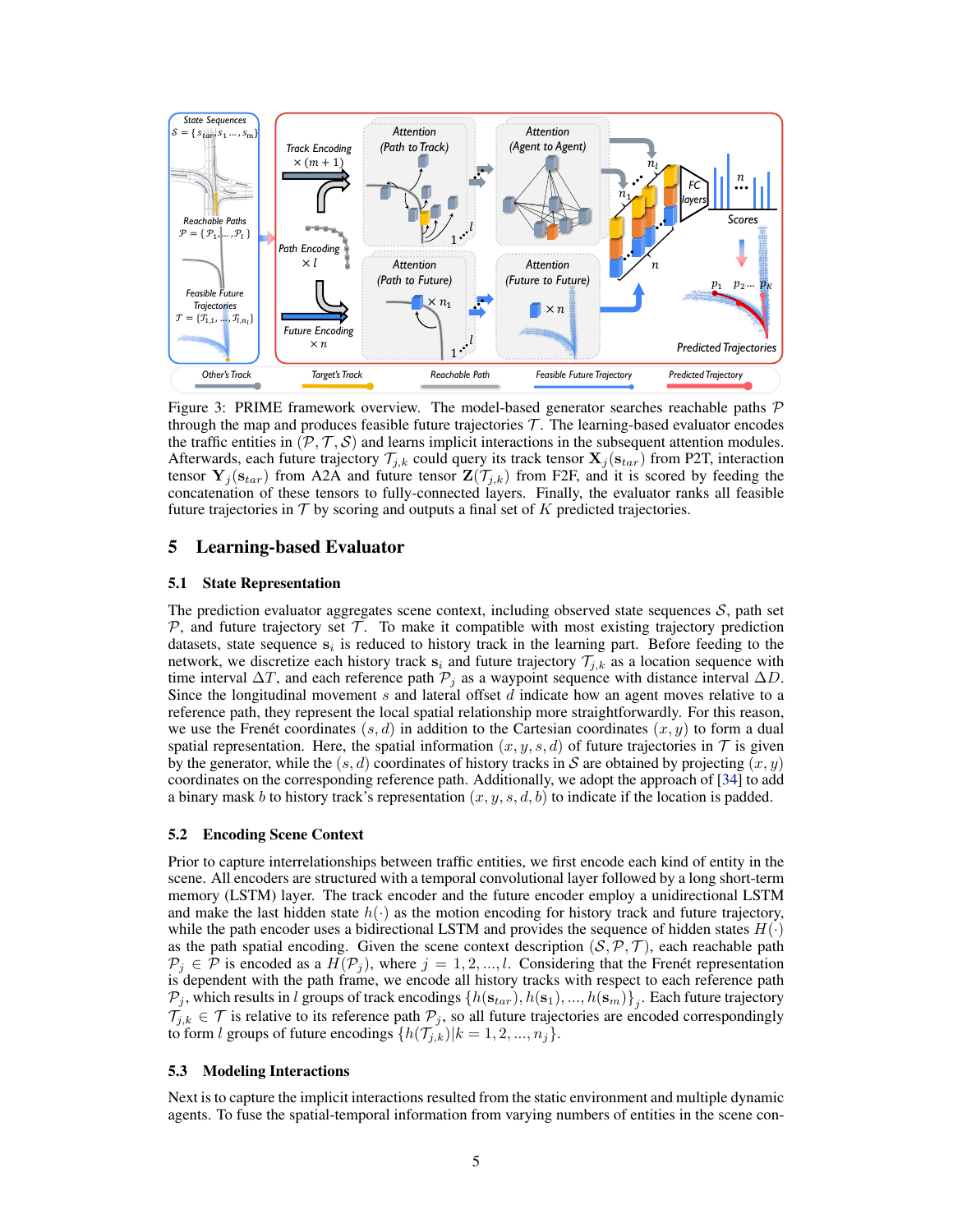text, the attention mechanism [46] is adopted to construct four modules, namely, path to track (P2T), path to future (P2F), agent to agent (A2A), and future to future (F2F). They are implemented in the same way of scaled dot-product attention and use linear layers for mapping key, query and value. The overall workflow is shown in Fig. 3. In the upper branch, P2T brings the spatial information of each path encoding  $\mathcal{P}_j$  into the corresponding track encodings  $\{h(\mathbf{s}_{tar}), h(\mathbf{s}_1), ..., h(\mathbf{s}_m)\}_j$ . The track encodings are further processed by a self-attention structure in A2A, aiming to capture the interactions between agents in the past time domain. The lower branch lays emphasis on updating the features contained in future encodings. P2F brings the spatial information of path encoding  $H(\mathcal{P}_j)$ into the corresponding future encodings  $\{h(\mathcal{T}_{j,k})|k=1,2,...,n_j\}$ . It is followed by F2F that fuses all future encodings  $\bigcup_{j=1}^{l} \{h(\mathcal{T}_{j,k})|k=1,2,...,n_j\}$  from different paths  $\mathcal{P}_j (j=1,2,...,l)$  using self-attention. In particular, F2F obtains a global understanding of the reachable space given by  $P$ and, by this way, attempts to further perceive the differences between different trajectories in  $\mathcal{T}$ . For any future trajectories  $\mathcal{T}_{j,k} \in \mathcal{T}$ , the corresponding track tensor  $\mathbf{X}_j(\mathbf{s}_{tar})$ , interaction tensor  ${\bf Y}_j({\bf s}_{tar})$  and future tensor  ${\bf Z}(\mathcal{T}_{j,k})$  could be obtained from P2T, A2A and F2F modules, which are then concatenated together to form a full description  $U_{j,k} = \text{Concat}(\mathbf{X}_j(\mathbf{s}_{tar}), \mathbf{Y}_j(\mathbf{s}_{tar}), \mathbf{Z}(\mathcal{T}_{j,k})).$ 

### 5.4 Trajectory Scoring, Learning, and Inference

With  $U_{j,k}$  as a full description, we score all the *n* trajectories  $\mathcal{T}_{j,k}$  using a maximum entropy model:

$$
\gamma(\mathcal{T}_{j,k}) = \frac{\exp(f(\mathbf{U}_{j,k}))}{\sum_{j=1}^{l} \sum_{k=1}^{n_j} \exp(f(\mathbf{U}_{j,k}))},
$$
\n(3)

in which  $f(\cdot)$  is implemented using a 3-layer MLP at the end of the evaluation network E. The score label  $\psi(\mathcal{T}_{j,k})$  is resulted from calculating the accumulated squared distance error Dist( $\cdot$ ) between the future trajectory  $\mathcal{T}_{j,k}$  and the ground truth trajectory  $\mathcal{T}_{GT}$  within the prediction horizon  $T_F$ :

$$
\psi(\mathcal{T}_{j,k}) = \frac{\exp(-\text{Dist}(\mathbf{T}_{j,k}, \mathbf{T}_{GT})/\tau)}{\sum_{j=1}^{l} \sum_{k=1}^{n_j} \exp(-\text{Dist}(\mathbf{T}_{j,k}, \mathbf{T}_{GT})/\tau)},\tag{4}
$$

where  $\tau$  is set as a temperature factor. The overall network is trained by cross entropy between the evaluated scores and the labeled scores  $\mathcal{L} = \text{CrossEntropy}(\gamma(\mathcal{T}_{j,k}), \psi(\mathcal{T}_{j,k}))$ . For the inference stage that requires  $K$  predicted trajectories, we adopt the non-maximum suppression (NMS) algorithm to remove near-duplicate trajectories, as did in [25]. According to the predicted scores, this method greedily picks trajectories from  $T$  and excludes the lower scored trajectory between very close ones. Finally, K trajectories with descending order of scores form the prediction result  $\mathcal{T}_{tar}$  =  $\{\mathcal{T}_i | k = 1, 2, ..., K\}$ , and the prediction probability  $p_k$  is derived by  $p_k = \gamma(\mathcal{T}_k)/\sum_{k=1}^K \gamma(\mathcal{T}_k)$ .

## 6 Experiments

Dataset. Argoverse [10] is one of the largest publicly available motion forecasting datasets, which contains over 324K data sequence collected from complex urban driving scenarios. The training, validation, and test sets are taken from disjoint parts of the cities. Each sequence lasts for 5 seconds, containing the centroid locations of each tracked agent sampled at 10 Hz, in which one vehicle with relatively complex motion is marked as the prediction target. The objective is to predict its locations 3 seconds into the future, given an initial 2-second observation.

**Metrics.** We follow the Argoverse evaluation criteria under  $K = 1$  and  $K = 6$ . Minimum Average Displacement Error (min $ADE_K$ ) is the average L2 distance error of the *best* predicted trajectory. Minimum Final Displacement Error (minFD $E_K$ ) is the L2 distance error of the *best* predicted trajectory at the final timestamp. Miss Rate  $(MR_K)$  is the ratio of scenarios that none of K predicted trajectories has less than 2 meters L2 final displacement error. For multimodal prediction, the probability-based metrics p-min $ADE_K$  and p-min $FDE_K$  are calculated by adding  $-log(p)$  to  $minADE_K$  and  $minFDE_K$ , where p corresponds to the probability of the *best* predicted trajectory. In the Argoverse benchmark, *best* refers to the predicted trajectory with the minimum endpoint error.

Implementation Details. Our implementation is detailed in the supplementary material. Among the state-of-the-art methods, only LaneGCN [34] is open-source. So we use its official implementation and Argoverse baselines [10] for additional tests about trajectory feasibility and imperfect tracking.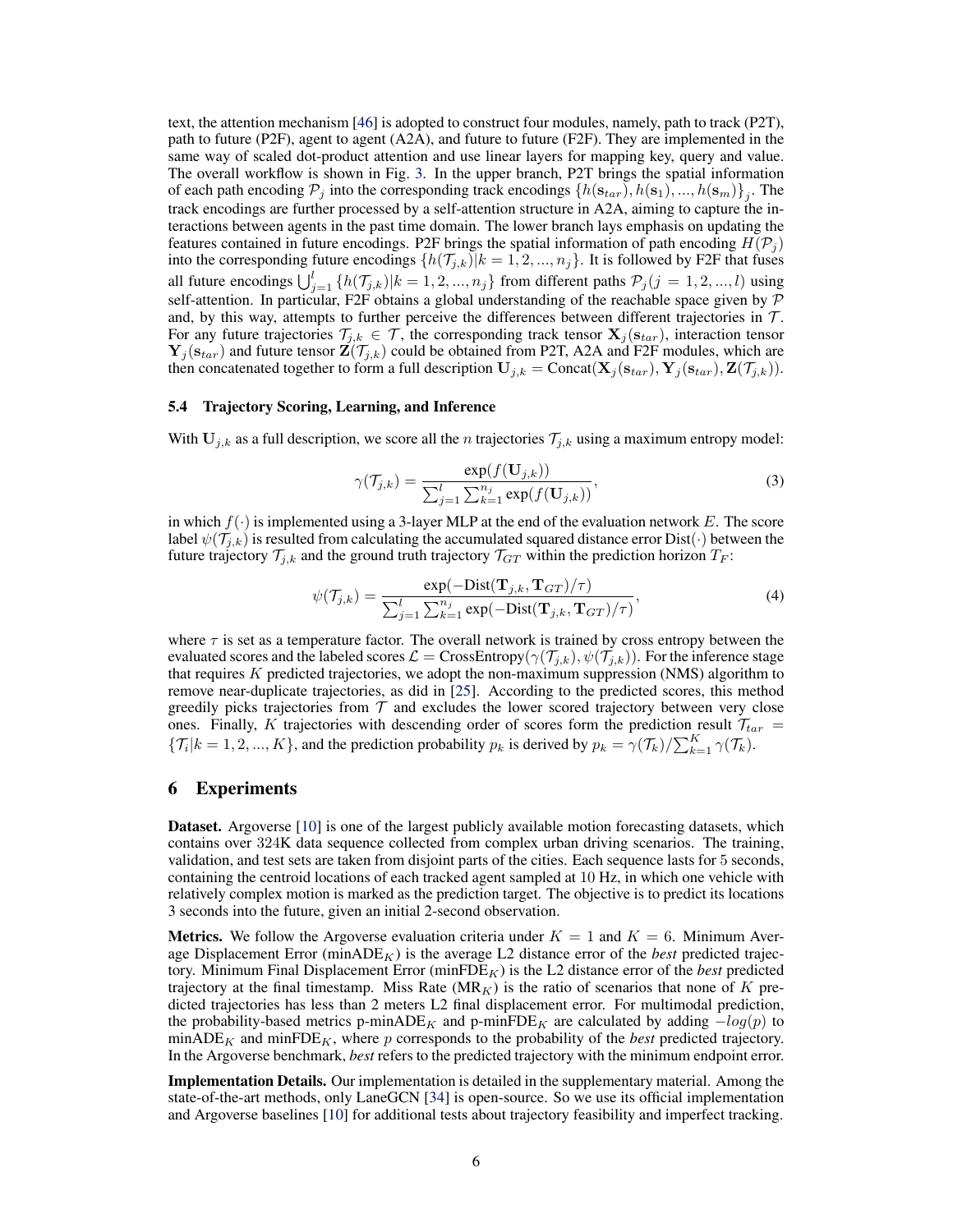|                  | $K=1$  |        |          | $K=6$  |      |                          |      |          |                      |
|------------------|--------|--------|----------|--------|------|--------------------------|------|----------|----------------------|
| Method           | minADE | minFDE | $MR(\%)$ | minADE |      | minFDE p-minADE p-minFDE |      | $MR(\%)$ | Infeasibility $(\%)$ |
| $Argo-CV$        | 3.53   | 7.89   | 83.48    | 3.39   | 7.57 | 5.18                     | 9.36 | 81.68    | 0.00                 |
| $Argo$ -LSTM+map | 2.96   | 6.81   | 81.22    | 2.34   | 5.44 | 4.14                     | 7.23 | 69.16    | 43.53                |
| Argo-NN+map      | 3.65   | 8.12   | 83.55    | 2.08   | 4.03 | 3.87                     | 5.82 | 58.21    | 86.39                |
| LaneGCN $[34]$   | 1.71   | 3.78   | 59.05    | 0.87   | 1.36 | 2.66                     | 3.16 | 16.34    | 16.52                |
| Alibaba-ADLab    | 1.97   | 4.35   | 63.76    | 0.92   | 1.48 | 2.67                     | 3.23 | 15.86    |                      |
| <b>TNT</b> [25]  | 1.78   | 3.91   | 59.72    | 0.94   | 1.54 | 2.73                     | 3.33 | 13.28    |                      |
| Jean $[21]$      | 1.74   | 4.24   | 68.56    | 1.00   | 1.42 | 2.79                     | 3.21 | 13.08    |                      |
| Poly             | 1.70   | 3.82   | 58.80    | 0.87   | 1.47 | 2.67                     | 3.26 | 12.02    |                      |
| PRIME (Ours)     | 1.91   | 3.82   | 58.67    | 1.22   | 1.56 | 2.71                     | 3.05 | 11.50    | 0.00                 |

Table 1: Comparison with the Argoverse baselines and the state-of-the-art methods on the Argoverse test set. All metrics are lower the better and Miss Rate (MR, K=6) is the key metric.

#### 6.1 Comparison with State-of-the-art

We compare our proposed PRIME against the Argoverse baselines [10] (CV, LSTM+map, NN+map), the top-3 methods in the Argoverse Motion Forecasting Competition 2020 (Jean [21], Poly, Alibaba-ADLab), and the recently published state-of-the-art, LaneGCN [34] and TNT [25]. The performance comparison under Argoverse test set is shown in Table 1. It could be noted that PRIME outperforms all other methods on Miss Rate  $(K = 6)$ , which is the official ranking metric in Argoverse Competition 2020. It reflects that our method produces accurate multimodal predictions consistently in diverse scenarios. We also achieve the best on the probability-based metric p $minFDE_6$ , which would be highly beneficial to weigh between multiple predictions in making decisions and motion plans. From the methods with public details, including LaneGCN [34], TNT [25], and Jean [21], we can find they all perform the learning-based paradigm that utilizes neural networks to model traffic entities and generates future trajectories, while PRIME is the only one that integrates a model-based motion generator into prediction learning. Notably, due to the lack of more detailed on-road information in the Argoverse dataset, such as vehicle types, bounding box, static obstacles, etc., the quantitative result is achieved by imposing general constraints on the model-based generator. This indicates there exists more space to improve when deploying our framework in a real autonomous driving system. Furthermore, handling environmental and dynamic constraints in an interpretable model-based manner and generating trajectories with continuous state information is significant for real-world deployment, which could not be reflected from the evaluation metrics.

## 6.2 Ablation Studies

We ablate the F2F module and Frenét representation (denoted by SD) from the complete evaluation network to study their impacts. Table 2 reports the results on the Argoverse validation set. With P2T, P2A, and A2A attention modules capturing the basic interactions between map and agents, the base model performs at the same level with TNT  $(MR_6 = 9\%$  reported in [25]), indicat-

| Modules     | p-min $ADE_6$ p-min $FDE_6$ MR <sub>6</sub> (%) # Params |      |      |                   |
|-------------|----------------------------------------------------------|------|------|-------------------|
| Base        | 2.33                                                     | 2.63 | 8.52 | 0.69 <sub>M</sub> |
| Base+F2F    | 2.31                                                     | 2.61 | 8.23 | 0.72 <sub>M</sub> |
| Base+SD     | 2.29                                                     | 2.58 | 7.81 | 0.99 <sub>M</sub> |
| Base+F2F+SD | 2.29                                                     | 2.57 | 7.51 | 1.02 M            |

Table 2: Ablation studies on the Argoverse validation set.

ing that these modules are effective in capturing agent-map interactions. As for the Frenet representation providing the local spatial relationship and the F2F module fusing all feasible trajectories to get a global understanding of the reachable space, they both promote the performance. By comparison, the inclusion of Frenet representation is more effective. Additionally, the complete network makes the best performance with only 1.02M parameters, which indicates that separating the function of trajectory generation would reduce the learning burden while achieving high performance.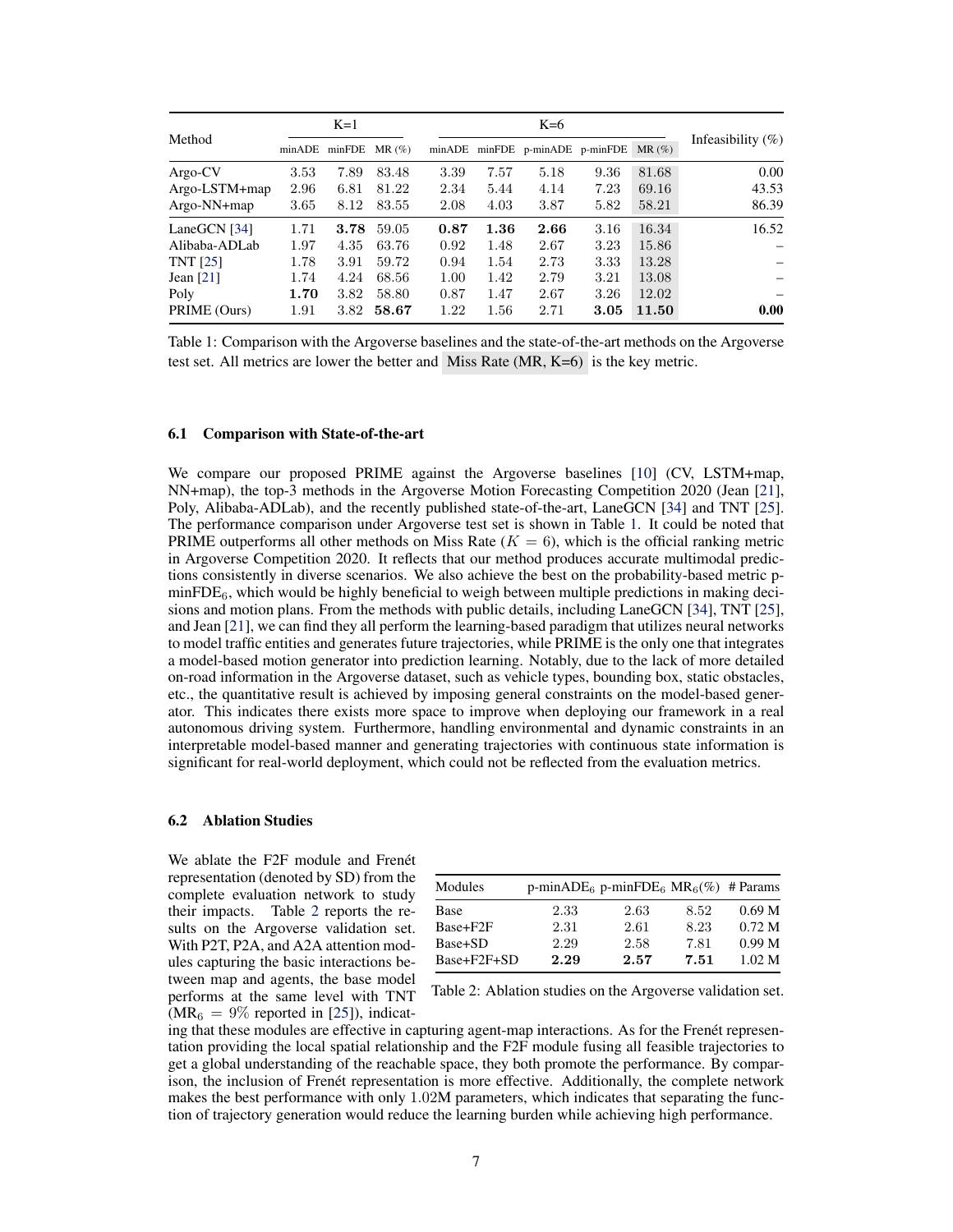#### 6.3 Trajectory Feasibility

As a typical non-holonomic motion system, vehicles are constrained by inherent kinematic characteristics. So we investigate the ratio of infeasible trajectories produced by prediction models. Since the high-order states (velocity, acceleration, or turning rate) cannot be estimated accurately from discrete locations predicted by common learning-based models, we evaluate the trajectory feasibility only using curvature. By interpolating the predicted positions with pairwise cubic splines, we get the curvature at each point. A trajectory is labeled as infeasible if the curvature  $\kappa > 1/3$  (i.e., the minimum turning radius is 3 meters) at any of its points. The ratio of infeasible trajectories is shown in the last column of Table 1. Except for the physical baseline Argo-CV (Constant Velocity), the others, as representatives of the unconstrained learning-based models, have at least 16.5% infeasible predictions. Although we only use curvature for judgment and set a fairly conservative threshold (the minimal turning radius for a regular sedan is around  $4.5 \sim 6.0$  meters), the infeasible predictions still take up a considerable proportion, which would cause redundant burdens for SDVs to make decisions and plans. By contrast, the model-based generator in our framework can handle any kinematic and environmental constraints, thereby ensuring trajectory feasibility.

#### 6.4 Imperfect Tracking

While most motion forecasting datasets provide tracking results of a certain duration for prediction targets, a self-driving vehicle would inevitably encounter realworld situations where the target is lost in some timestamps or not tracked long enough yet. Then the prediction model is required to robustly handle imperfect tracks rather than being restricted to fixedduration tracking inputs. To let the models (ours, LaneGCN, and NN+map baseline) be aware of imperfect tracks, we retrained them by randomly dropping out tracked locations. For processing such inputs while keeping network structures, we pad the locations of dropped timestamps with the nearest tracked location and add a dimension of the binary mask to denote the padded location. The drop rate is randomly sampled from  $0 \sim 0.6$  for each data



Figure 4: Comparison of prediction robustness under imperfect tracking.

sequence in training but fixed in testing. The drop rate is pointwise applied, i.e., 0.6 drop rate may drop more or less than 60% of locations on a track. The last timestamp is always kept to ensure the prediction target could be detected at inference. Fig. 4 shows how the miss rate varies with track drop rate, we observe that our model performs stably, with only 3.6% relative increase on MR<sub>6</sub>, while the relative increase is around 30%  $\sim$  40% for the others. The result indicates that the learning-based prediction models rely on long-term tracked results to regress trajectories, while our framework design relieves that to a certain extent, thereby improving the prediction robustness.

# 7 Conclusion

We present the prediction framework PRIME that learns to predict vehicle trajectories with modelbased planning. PRIME guarantees the trajectory feasibility by exploiting a model-based generator to produce future trajectories under explicit constraints. It makes accurate trajectory predictions by employing a learning-based evaluator to capture implicit interactions in scene context and select future trajectories by scoring. With the novel framework design, PRIME outperforms the state-ofthe-art in prediction accuracy, feasibility, and robustness. Moreover, the advantages of reasonably regularizing trajectory space, predicting trajectories with continuous state, and the compatibility with on-road information would set our framework highly useful in real system deployment.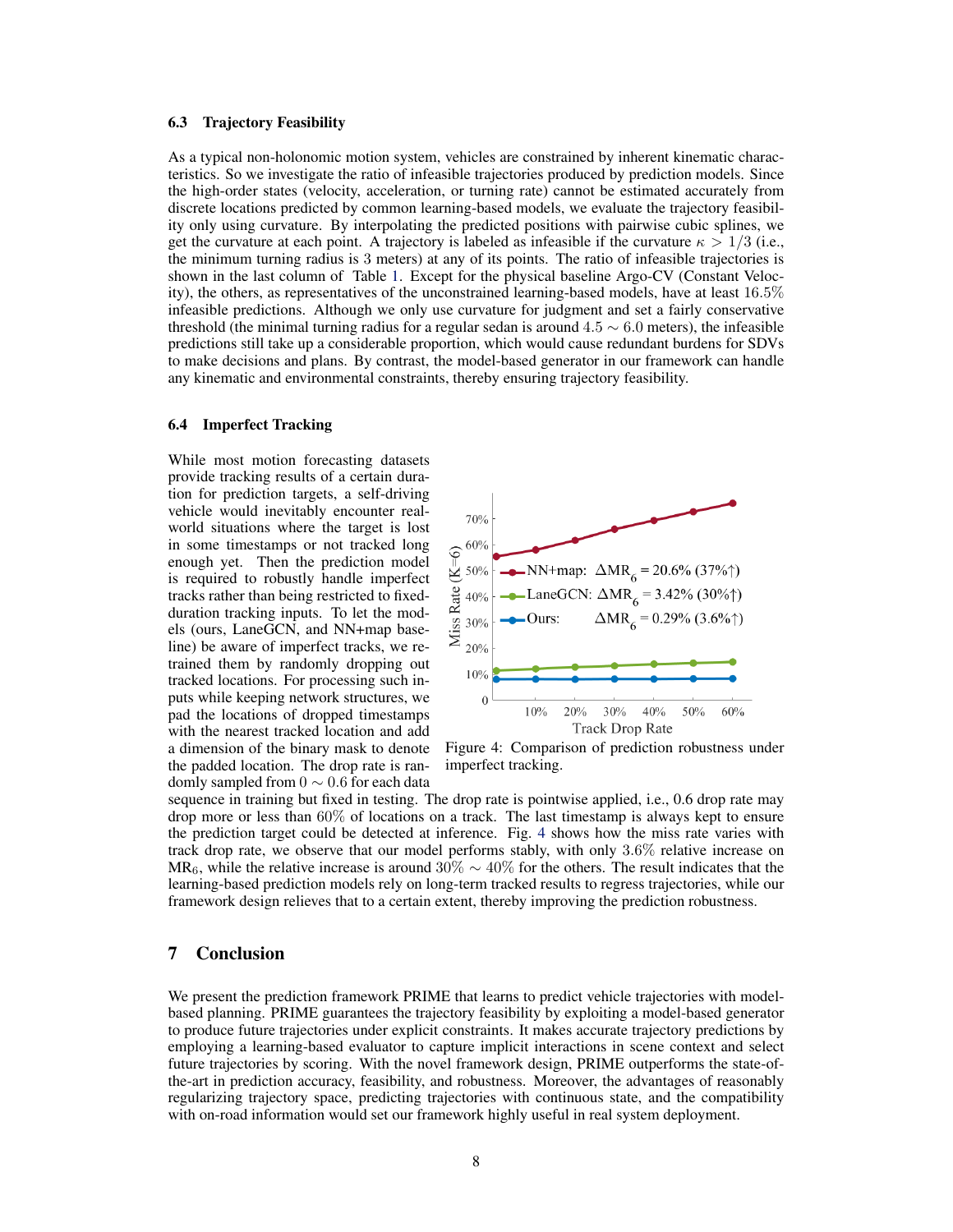# Acknowledgments

This research work was supported in part by The Hong Kong University of Science and Technology under the project "LDSERF-Autonomy Through Learning".

# References

- [1] D. Helbing and P. Molnar. Social force model for pedestrian dynamics. *Physical review E*, 51 (5):4282, 1995.
- [2] A. Houenou, P. Bonnifait, V. Cherfaoui, and W. Yao. Vehicle trajectory prediction based on motion model and maneuver recognition. In *IROS*, 2013.
- [3] J. Ziegler et al. Making bertha drive—an autonomous journey on a historic route. *IEEE Intelligent transportation systems magazine*, 6(2):8–20, 2014.
- [4] S. Lefevre, D. Vasquez, and C. Laugier. A survey on motion prediction and risk assessment ` for intelligent vehicles. *ROBOMECH journal*, 1(1):1–14, 2014.
- [5] W. Schwarting, A. Pierson, J. Alonso-Mora, S. Karaman, and D. Rus. Social behavior for autonomous vehicles. *PNAS*, 116(50):24972–24978, 2019.
- [6] A. Alahi, K. Goel, V. Ramanathan, A. Robicquet, L. Fei-Fei, and S. Savarese. Social lstm: Human trajectory prediction in crowded spaces. In *CVPR*, 2016.
- [7] N. Lee, W. Choi, P. Vernaza, C. B. Choy, P. H. Torr, and M. Chandraker. Desire: Distant future prediction in dynamic scenes with interacting agents. In *CVPR*, 2017.
- [8] M. Bansal, A. Krizhevsky, and A. Ogale. Chauffeurnet: Learning to drive by imitating the best and synthesizing the worst. In *CVPR*, 2018.
- [9] H. Caesar, V. Bankiti, A. H. Lang, S. Vora, V. E. Liong, Q. Xu, A. Krishnan, Y. Pan, G. Baldan, and O. Beijbom. nuscenes: A multimodal dataset for autonomous driving. In *CVPR*, 2020.
- [10] M.-F. Chang, J. Lambert, P. Sangkloy, J. Singh, S. Bak, A. Hartnett, D. Wang, P. Carr, S. Lucey, D. Ramanan, et al. Argoverse: 3d tracking and forecasting with rich maps. In *CVPR*, 2019.
- [11] P. Trautman and A. Krause. Unfreezing the robot: Navigation in dense, interacting crowds. In *IROS*, 2010.
- [12] D. Ferguson, T. M. Howard, and M. Likhachev. Motion planning in urban environments. *Journal of Field Robotics*, 25(11-12):939–960, 2008.
- [13] J. Wei, J. M. Dolan, and B. Litkouhi. A prediction-and cost function-based algorithm for robust autonomous freeway driving. In *IEEE Intelligent Vehicles Symposium*, 2010.
- [14] C. Katrakazas, M. Quddus, W.-H. Chen, and L. Deka. Real-time motion planning methods for autonomous on-road driving: State-of-the-art and future research directions. *Transportation Research Part C: Emerging Technologies*, 60:416–442, 2015.
- [15] W. Schwarting, J. Alonso-Mora, and D. Rus. Planning and decision-making for autonomous vehicles. *Annual Review of Control, Robotics, and Autonomous Systems*, 2018.
- [16] M. Pivtoraiko, R. A. Knepper, and A. Kelly. Differentially constrained mobile robot motion planning in state lattices. *Journal of Field Robotics*, 26(3):308–333, 2009.
- [17] M. Werling, J. Ziegler, S. Kammel, and S. Thrun. Optimal trajectory generation for dynamic street scenarios in a frenet frame. In *ICRA*, 2010.
- [18] M. McNaughton, C. Urmson, J. M. Dolan, and J.-W. Lee. Motion planning for autonomous driving with a conformal spatiotemporal lattice. In *ICRA*, 2011.
- [19] E. Galceran, A. G. Cunningham, R. M. Eustice, and E. Olson. Multipolicy decision-making for autonomous driving via changepoint-based behavior prediction. In *RSS*, 2015.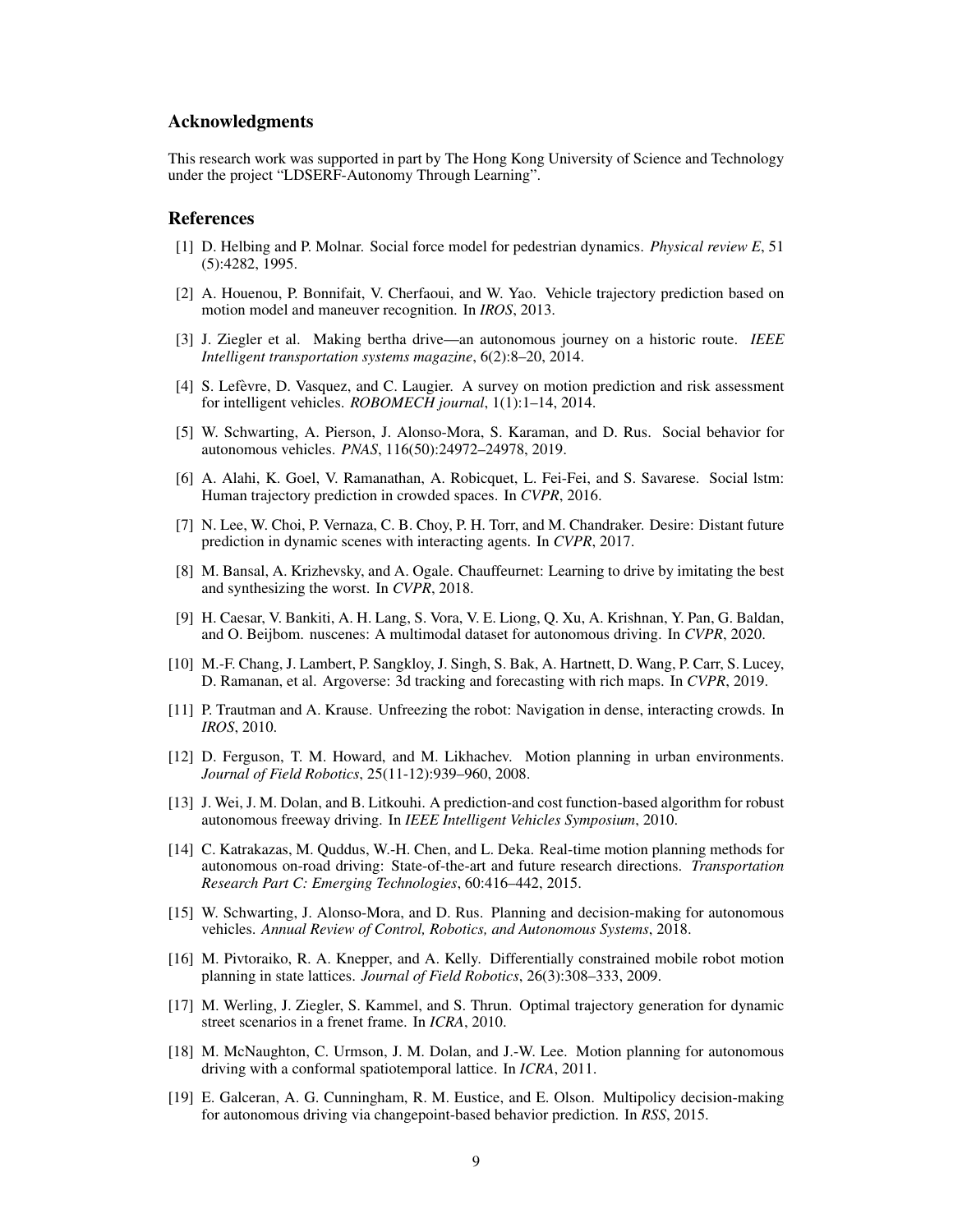- [20] H. Cui, V. Radosavljevic, F.-C. Chou, T.-H. Lin, T. Nguyen, T.-K. Huang, J. Schneider, and N. Djuric. Multimodal trajectory predictions for autonomous driving using deep convolutional networks. In *ICRA*, 2019.
- [21] J. Mercat, T. Gilles, N. El Zoghby, G. Sandou, D. Beauvois, and G. P. Gil. Multi-head attention for multi-modal joint vehicle motion forecasting. In *ICRA*, 2020.
- [22] B. D. Ziebart, N. Ratliff, G. Gallagher, C. Mertz, K. Peterson, J. A. Bagnell, M. Hebert, A. K. Dey, and S. Srinivasa. Planning-based prediction for pedestrians. In *IROS*, 2009.
- [23] E. Rehder, F. Wirth, M. Lauer, and C. Stiller. Pedestrian prediction by planning using deep neural networks. In *ICRA*, 2018.
- [24] K. Mangalam, H. Girase, S. Agarwal, K.-H. Lee, E. Adeli, J. Malik, and A. Gaidon. It is not the journey but the destination: Endpoint conditioned trajectory prediction. In *ECCV*, 2020.
- [25] H. Zhao, J. Gao, T. Lan, C. Sun, B. Sapp, B. Varadarajan, Y. Shen, Y. Shen, Y. Chai, C. Schmid, et al. Tnt: Target-driven trajectory prediction. In *CoRL*, 2020.
- [26] N. Rhinehart, R. McAllister, K. Kitani, and S. Levine. Precog: Prediction conditioned on goals in visual multi-agent settings. In *ICCV*, 2019.
- [27] H. Song, W. Ding, Y. Chen, S. Shen, M. Y. Wang, and Q. Chen. Pip: Planning-informed trajectory prediction for autonomous driving. In *ECCV*, 2020.
- [28] T. Salzmann, B. Ivanovic, P. Chakravarty, and M. Pavone. Trajectron++: Dynamically-feasible trajectory forecasting with heterogeneous data. In *ECCV*, 2020.
- [29] H. Cui, T. Nguyen, F.-C. Chou, T.-H. Lin, J. Schneider, D. Bradley, and N. Djuric. Deep kinematic models for kinematically feasible vehicle trajectory predictions. In *ICRA*, 2020.
- [30] R. Rajamani. *Vehicle dynamics and control*. Springer Science & Business Media, 2011.
- [31] N. Djuric, V. Radosavljevic, H. Cui, T. Nguyen, F.-C. Chou, T.-H. Lin, N. Singh, and J. Schneider. Uncertainty-aware short-term motion prediction of traffic actors for autonomous driving. In *WACV*, 2020.
- [32] T. Phan-Minh, E. C. Grigore, F. A. Boulton, O. Beijbom, and E. M. Wolff. Covernet: Multimodal behavior prediction using trajectory sets. In *CVPR*, 2020.
- [33] J. Gao, C. Sun, H. Zhao, Y. Shen, D. Anguelov, C. Li, and C. Schmid. Vectornet: Encoding hd maps and agent dynamics from vectorized representation. In *CVPR*, 2020.
- [34] M. Liang, B. Yang, R. Hu, Y. Chen, R. Liao, S. Feng, and R. Urtasun. Learning lane graph representations for motion forecasting. In *ECCV*, 2020.
- [35] N. Rhinehart, K. M. Kitani, and P. Vernaza. R2p2: A reparameterized pushforward policy for diverse, precise generative path forecasting. In *ECCV*, 2018.
- [36] J. Hong, B. Sapp, and J. Philbin. Rules of the road: Predicting driving behavior with a convolutional model of semantic interactions. In *CVPR*, 2019.
- [37] Y. C. Tang and R. Salakhutdinov. Multiple futures prediction. In *NeurIPS*, 2019.
- [38] S. Casas, C. Gulino, S. Suo, K. Luo, R. Liao, and R. Urtasun. Implicit latent variable model for scene-consistent motion forecasting. In *ECCV*, 2020.
- [39] A. Gupta, J. Johnson, L. Fei-Fei, S. Savarese, and A. Alahi. Social gan: Socially acceptable trajectories with generative adversarial networks. In *CVPR*, 2018.
- [40] A. Sadeghian, V. Kosaraju, A. Sadeghian, N. Hirose, H. Rezatofighi, and S. Savarese. Sophie: An attentive gan for predicting paths compliant to social and physical constraints. In *CVPR*, 2019.
- [41] T. Zhao, Y. Xu, M. Monfort, W. Choi, C. Baker, Y. Zhao, Y. Wang, and Y. N. Wu. Multi-agent tensor fusion for contextual trajectory prediction. In *CVPR*, 2019.